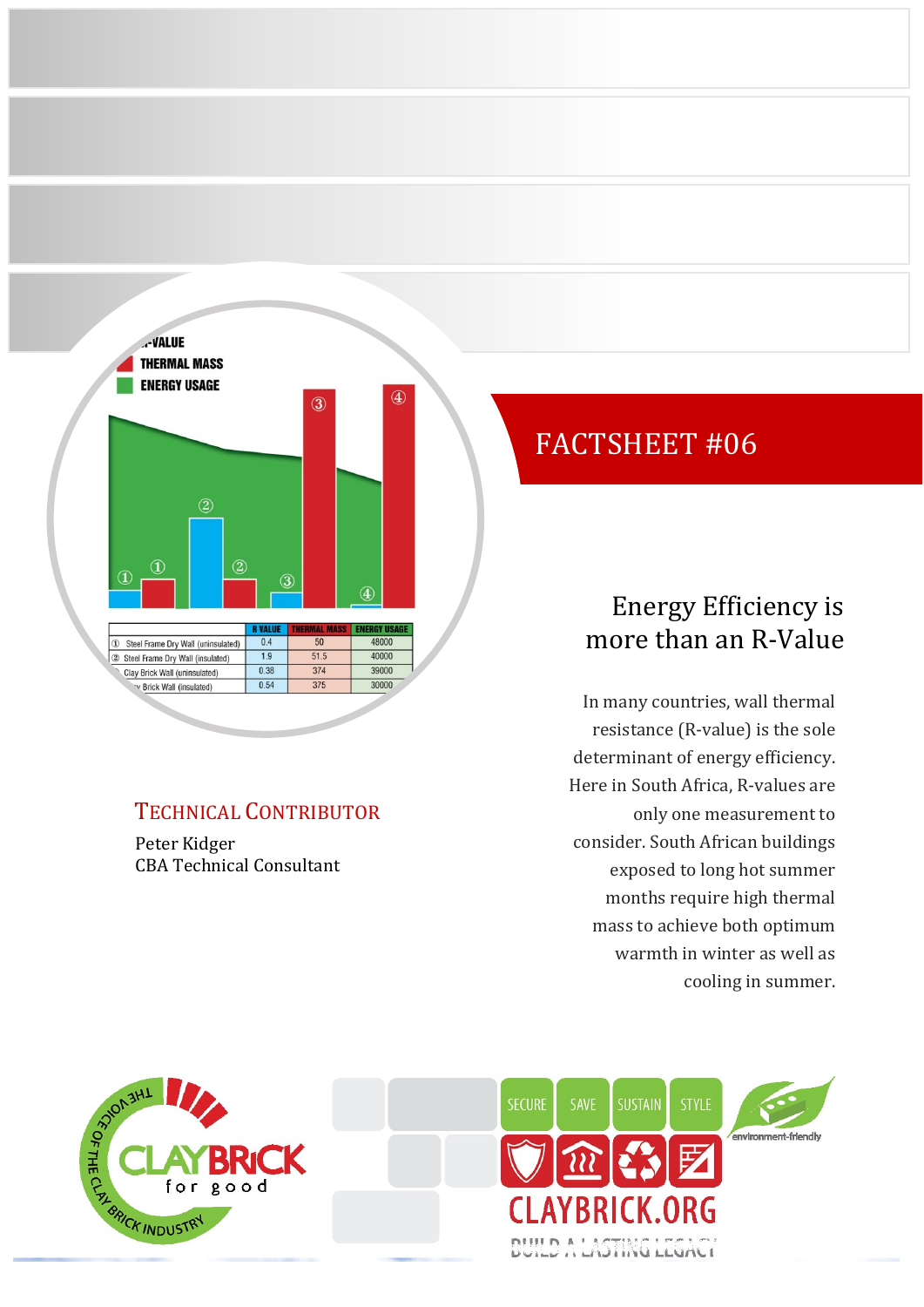

### ENERGY EFFICIENCY IS MORE THAN AN R-VALUE

Although South Africans think of their weather as mild in comparison to countries in the northern hemisphere, in reality our macroclimate has its own unique complications when it comes to construction. Buildings in Europe focus on dealing with extreme cold – most energy costs are used in keeping warm - so double glazing, insulated walls and roofs and tight sealing of windows and doors are all critical.

Here in South Africa, winter temperatures in the Highveld approach zero at night, but the following day can easily reach 25°C. In summer, nights are hot but days are truly blistering with temperatures as high as 40°C at midday.

We cannot design and build our homes and offices to keep heat inside, because for at least 6 months of the year, our biggest issue is keeping the heat out!

In many countries, wall thermal resistance (R-value) is the sole determinant of energy efficiency. Because they are not designed for South African conditions, many Innovative Building Technologies (IBTs) such as lightweight walling panels cite their R-value measurement as proof of energy efficiency. However R-values have shortcomings.

Over a decade of empirical study at the University of Newcastle in Australia into the thermal performance of different wall construction materials gives statistics under "real world" conditions, in a climate that is very similar to South Africa.

In the study, dwellings that were constructed of different walling materials yielded a wide range of thermal comfort levels, even though they all had the same R-Values.

They were also shown to need very different energy levels for heating and cooling to maintain a feeling of comfort for inhabitants.

The empirical research compared insulated lightweight walling in compliance with Australian building regulations, with double clay brick cavity walls, the same with insulation in the cavity, and brick veneer (an external skin of brick applied to lightweight interior walls) and reverse brick veneer (a clay brick skin applied to the internal skin of the external wall).

#### Table 3.1 Wall Type, Element Thickness and R-Values (surface-to-surface)

| <b>Wall Type</b>                                   | <b>Element</b><br><b>Thickness</b><br>(mm) | R-value<br>(m <sup>2</sup> .K/W)<br>ΔT=18 <sup>2</sup> C |
|----------------------------------------------------|--------------------------------------------|----------------------------------------------------------|
| Cavity Brick +<br><b>Internal Render</b>           | 280                                        | 0.44                                                     |
| <b>Insulated Brick</b><br>Veneer                   | 260                                        | 1.58                                                     |
| <b>Insulated Cavity Brick</b><br>+ Internal Render | 310                                        | 1.30                                                     |
| <b>Insulated Reverse</b><br><b>Brick Veneer</b>    | 240                                        | 1.57                                                     |
| Insulated<br>Lightweight                           | 110                                        | 1.51                                                     |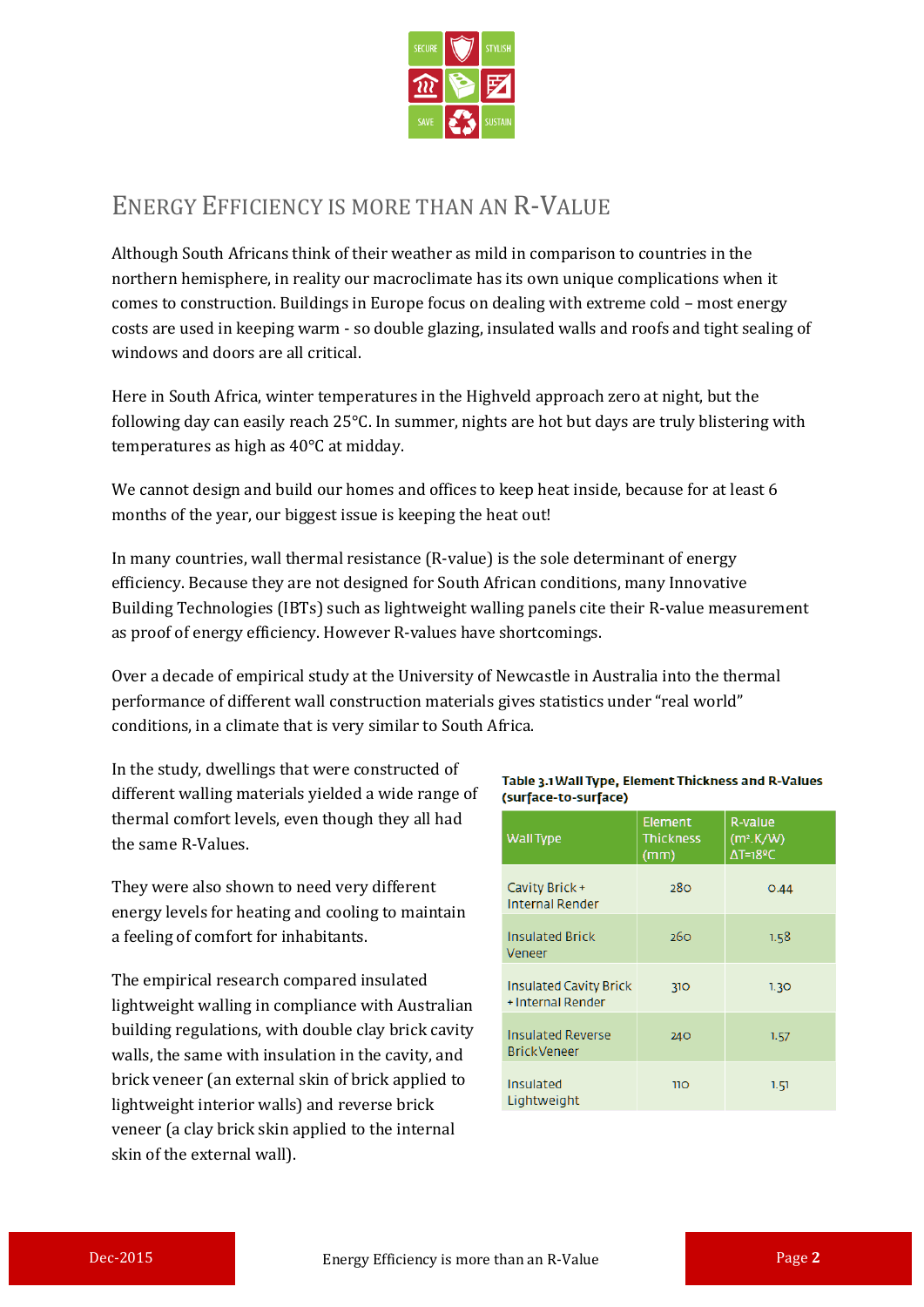



a) Hot conditions (January, 2006)

b) Cool conditions (June, 2006)

Figure 3.5 - Internal and external temperature for InsLW and InsCB modules (6)

Despite have a good R-Value, the insulated lightweight external walled building was the worst performer - the blue line above shows significant temperature fluctuations with daily temperatures reaching an uncomfortable 30 C indoors during summer.

Despite have a lower R-Value, the insulated clay brick was the best performer - the pink line shows that clay brick buffered internal temperature fluctuations in both summer and winter seasons.

When clay brick walls were applied inside the building modules the thermal comfort and energy efficiency levels improved no matter the external wall construction type. When the insulated lightweight walled module was fitted with brick partition walls, energy efficiency was improved by 20%.

In conclusion, this study found that:

- The Lightweight building (high R-value but no thermal mass in the walls) was the worst performer in all seasons.
- Brick veneer (one skin of brickwork on external walls) performed better than lightweight.
- Insulated cavity brick performed the best. Notably double skin clay brick walled modules with cavity insulation outperformed insulated lightweight walled modules with the same R-value.
- In the case of building modules with lightweight external walling, internal brick partition walls enhanced energy efficiency by 20%.

*(Reference: www.thinkbrick.com.au - The case for Clay Brick, Edition 4)*

This research adds further credence to clay brick's undisputed status as the benchmark for energy efficient house construction in South Africa.